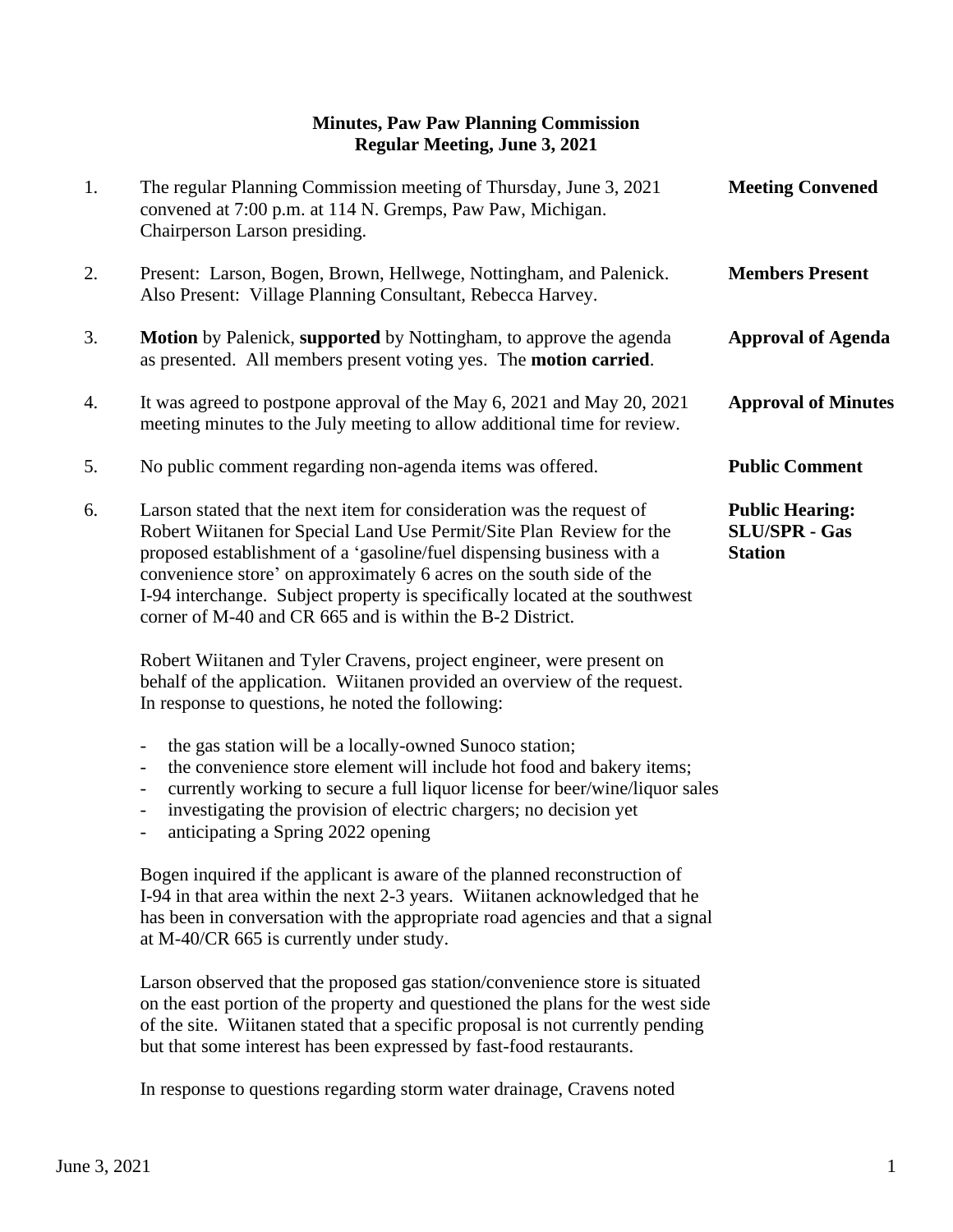that the existing storm water retention ponds on the site pick up some of the road drainage and that the site design will continue to facilitate that arrangement.

No public comment was offered on the matter.

The Planning Commission proceeded with a review of the site plan, noting the following:

- The proposal meets the standards applicable to a 'gasoline filling station (w/ accessory use)' set forth in Section 42-367 (13).
- A sidewalk does not currently extend along the abutting roadways; the sidewalk policy for the Village will apply to the subject site.
- Building elevation drawings have not been submitted so compliance with B-2 District building design requirements cannot be confirmed.
- Noting that the development area (east portion of the site) is 3.1 acres in area, the landscape plan presented meets the landscape requirements of the B-2 District.
- Additional lighting detail provided (fixture cut sheets/mounting heights) confirms that the lighting proposal meets applicable exterior lighting standards.

In review of the special land use criteria of Section 42-366, it was determined that the proposal is compatible with the character of the area, noting that the site is surrounded by commercial zoning/land use and is served by a major arterial and adequate public utilities. It was further acknowledged that the proposed use may serve to reduce current traffic volumes north of I-94.

 **Motion** by Bogen, **supported** by Hellwege, to grant Special Land Use Permit and recommend Village Council approval of the Site Plan based upon a finding of compliance with the Special Use Permit Criteria set forth in Sec 42-366; the Special Use Permit Standards applicable to a 'gasoline /fuel dispensing business (w/ accessory use)' set forth in Sec 42-367 (13); and, the Site Plan Review Criteria set forth in Sec 42-402 (4), **subject to the following conditions**:

- 1. Compliance with the Sidewalk Policy of the Village of Paw Paw.
- 2. Submission of building elevations demonstrating compliance with Sec 42-225 – Building Design Requirements
- 3. Confirmation that the proposed dumpster enclosure/screening complies with Sec 42-406 (9).
- 4. Any proposed signage shall be subject to review/approval through the sign permit process.
- 5. Village Fire Department review/approval.
- 6. Village Department of Public Works review/approval of the grading plan, proposed method of on-site storm water disposal, and utility connections.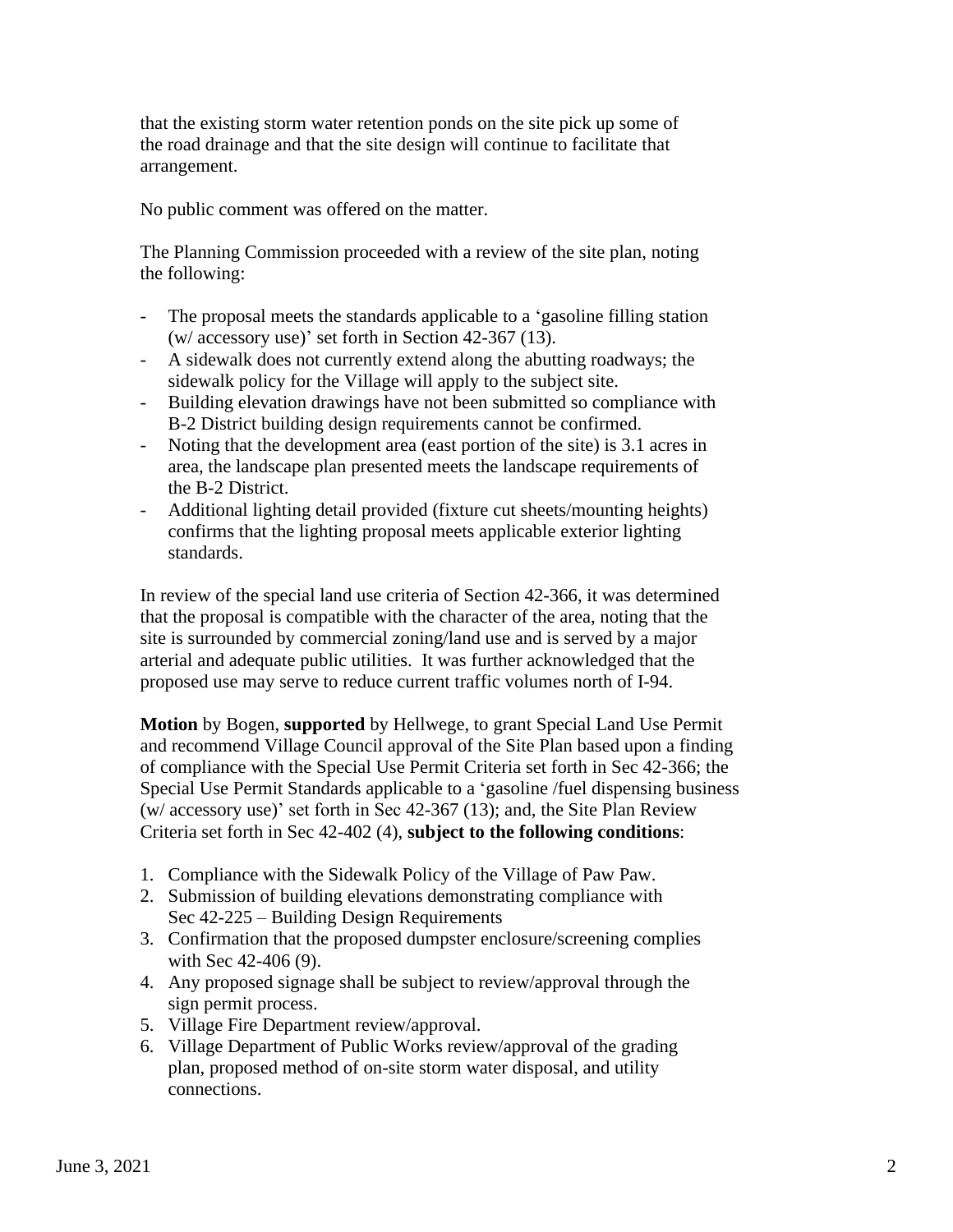7. Compliance with all applicable Federal, State and Local codes/ ordinances.

All members present voting yes. The **motion carried**.

- 7. Larson stated that no New Business is scheduled for consideration. **New Business**
- 8. Larson stated that the next item for consideration is continued discussion **Ongoing Business:** of the fence standard set forth in Sec 42-405(c)(3) and the use of barbed **Fence Standards** wire fences in the Village.

 She reminded that Village Council had provided feedback on the Planning Commission's proposed amendment approach on the topic (set forth in 4.01.21 Memo) at the May Planning Commission meeting, and provided the following direction:

- Support allowing barbed wire where it will be used by a governmental agency whose primary purpose is the protection of public safety . . or where deemed necessary to ensure public safety.
- Do not want barbed wire fencing within the CBD, DOD or VRA-PUD Districts.
- Support the idea of allowing 'protective measures fencing', to provide an alternative to barbed wire.

Harvey was directed to prepare draft text per the direction of Village Council for Planning Commission review in June.

Harvey referenced the draft text prepared and highlighted the changes proposed in response to the Council's feedback. She requested discussion of the proposed 12 ft height standard for 'protective measures fencing' and the inclusion of the 'living fence' provision.

Brown observed that there is currently no definition of 'fence' in the Zoning Ordinance and suggested that one should be included. He also expressed concern that Subsection (3) serves to prohibit the use of barbed wire fencing in the commercial areas of the Village but not in the residential districts . . where they are equally as objectionable. Planning Commission members agreed with both observations.

Commission members then expressed support for the 12 ft height standard for a 'protective measures fence', acknowledging that the increased height standard may incentivize the use of such fencing in lieu of barbed wire fencing.

Lengthy discussion ensued regarding the 'living fence' provision. It was agreed that adding a definition of 'fence' would clarify that a 'living fence' is distinguished from general landscaping or a tree line/vegetative buffer . .